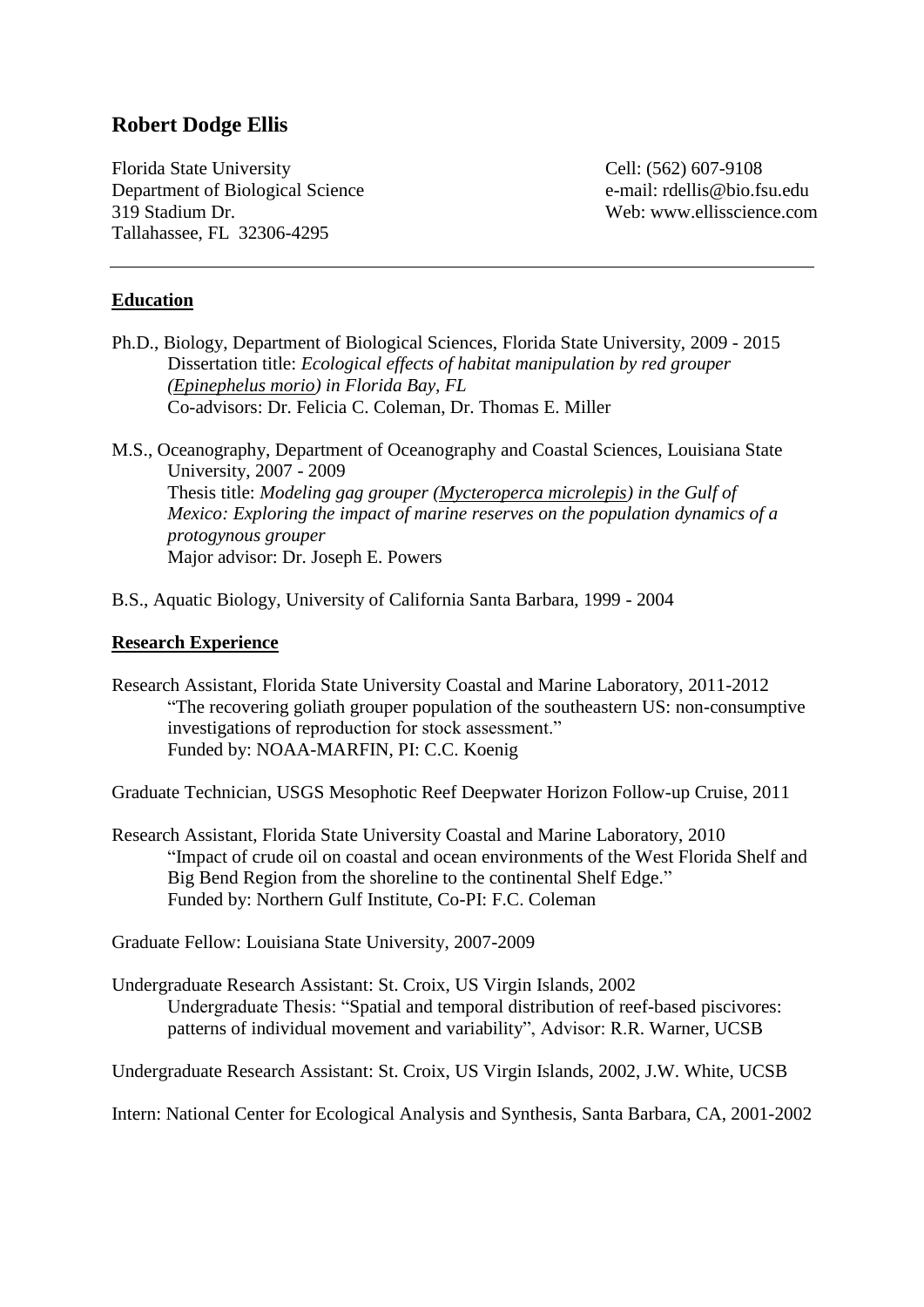# **Grants and Fellowships**

Florida SeaGrant Elise B. Newell Seminar Series (with F. Coleman), 2012 SciFlies.org Featured Project, 2012 PADI Foundation Grant, 2011 Sigma Xi Grant-In-Aid of Research, 2010 FSU Congress of Graduate Students Conference Presentation Grant, 2010, 2011 Louisiana State Board of Regents 8G Graduate Fellowship, 2007-2009 Mote International Symposium in Fisheries Ecology Student Travel Grant, 2008

# **Academic Honors and Awards**

Jack Winn Grambling Endowed Scholarship, Department of Biological Science, FSU, 2012 Best Poster, Inter-American Seas Research Consortium Kickoff Symposium, 2011 Outstanding Teaching Assistant (nominated), Florida State University, 2011 American Association of Underwater Scientists Kathy Johnston Scholarship, Honorable Mention, 2011 AAAS Program for Excellence in Science participant (nominated), 2008, 2010 LSU Department of Oceanography and Coastal Sciences Graduate Student Symposium: Best Presentation, April 2009 Distinction in Major: University of California Santa Barbara, 2003 Worster Award for Undergraduate Research, UCSB, 2002

## **Publications**

- **Ellis, R.D.** and J.E. Powers. 2012. Gag grouper, marine reserves, and density dependent sex change in the Gulf of Mexico. *Fisheries Research*. 115-116: 89-98.
- Pastore, A.I., E.S. Gornish, C.M. Prather, C.A. Ryan, **R.D. Ellis**, and T.E. Miller. *In review*. Testing mechanisms of the intermediate disturbance hypothesis in saxicolous lichen communities. *Ecology*.

# **Presentations**

| Inter-American Seas Research Consortium Kick-Off Symposium, December 2011           |
|-------------------------------------------------------------------------------------|
| "Red grouper: prairie dogs of Florida Bay?" (poster)                                |
| Mote International Symposium for Fisheries Ecology, November 2011                   |
| "Red grouper: prairie dogs of Florida Bay?" (poster)                                |
| American Fisheries Society 141 <sup>st</sup> Annual Meeting, September 2011         |
| "Habitat manipulation by grouper in South Florida" (poster)                         |
| Linking Science to Management: A Conference and Workshop on the Florida Keys        |
| Ecosystem, October 2010                                                             |
| "Red Grouper as Drivers of Biodiversity in Florida Bay" (poster)                    |
| Benthic Ecology Meeting, March 2010                                                 |
| "Modeling the gag grouper population in the Gulf of Mexico: influence of density-   |
| dependent sex change on marine reserve effectiveness"                               |
| American Fisheries Society, Southern Division Annual Meeting, January 2009          |
| "Issues in MPA design: modeling gag grouper in the Gulf of Mexico"                  |
| Mote International Symposium for Fisheries Ecology, November 2008                   |
| "Spatial issues in MPA design: modeling gag grouper in the Gulf of Mexico" (poster) |